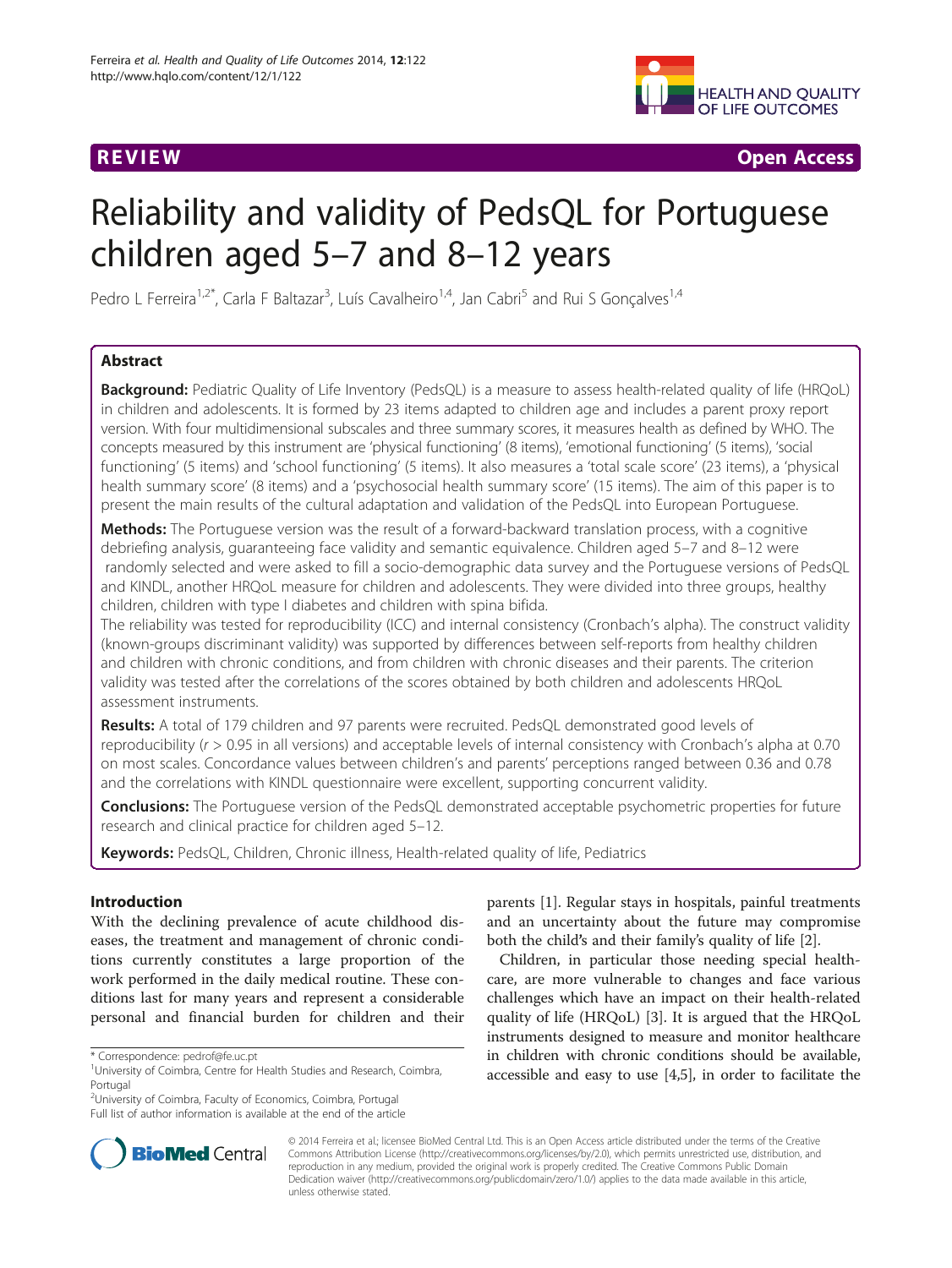assessment of the impact of the disease and treatments, to support daily practice and clinical research [[6,7\]](#page-6-0).

After the success reached by the design and the use of several HRQoL instruments for adults, a number of generic and disease-specific measures have been developed for use in pediatrics. Their availability makes it possible to routinely measure children's functioning, without imposing long and inadequate questionnaires on them or their parents [\[8](#page-6-0)]. Examples of these tools are the KINDL Questionnaire [[9\]](#page-6-0), the Child Health Questionnaire (CHQ) [\[10](#page-6-0)] and the Pediatric Quality of Life Inventory (PedsQL) [\[11](#page-6-0)]. All these instruments aim at measuring the subjective perception of disease and treatment impact on the children's physical, psychological and social functioning, taking into account their age and their expected activities.

The PedsQL 4.0 Generic Core Scales is an instrument designed to measure the generic HRQoL in children, adolescents and their parents. It is composed by 23 items that measure physical, emotional, social and school functioning, and has been demonstrated to be psychometrically valid and reliable [\[12,13\]](#page-6-0). There are seven versions, taking into account the respondent's age and source of information. For children, the following versions are available: 5–7 years of age (interview); 8–12 years, and 13–18 years. For parents, 2–4, 5–7, 8–12 and 13–18 age groups versions are available.

Items are scored on a 5-point Likert scale for children and adolescents aged 8–18 and for all the parents' versions. In this scale, zero (0) means never, and four (4) means almost always. In the 5–7 children versions, the faces scale uses the anchors 0 (never), 2 (often) and 4 (very often). Items are inversely scored and linearly transformed from zero (0) to one hundred (100)  $(0 = 100, 1 =$ 75,  $2 = 50$ ,  $3 = 25$  and  $4 = 0$ ). Scores can be obtained for each of the measured scales or grouped into two major dimensions: physical health (physical functioning items), and psychosocial health (emotional, social and school functioning items) or in a total score, resulting from the sum of all items, divided by the number of the items with a valid answer. Higher scores point to a better HRQoL. If more than 50% of items are missing for a scale, the score is not given [\[12,13\]](#page-6-0).

The purpose of this paper was to report on initial reliability and validity of the Portuguese versions of the PedsQL 4.0 Generic Core Scales for ages 5–7 and 8–12 years in healthy and children with chronic illness.

# Methods

# Cultural Adaptation

After author's consent, the cultural adaptation of PedsQL, for each age group 5–7 and 8–12 years, followed the sequential approach [\[14\]](#page-6-0), as recommended by Mapi Research Institute [\[15\]](#page-6-0). Two Portuguese translators, fluent in

English were selected to, independently; perform the English/Portuguese translations, which have been merged during a consensus meeting. This version was then sent to two English native bilingual translators who performed the corresponding back-translations, which were also compared among each other and to the original version. Afterwards, the amended Portuguese version was given to a panel of experts composed by two physical therapists, a physician and a health outcomes expert to analyze the equivalence of meanings of the translated items.

Next, to face validate the Portuguese versions of PedsQL and to study how understandable and acceptable the measures were when implemented, the Portuguese versions were tested by two panels of twelve children and their parents, for each age group. The Portuguese children/parents 5–7 and 8–12 years versions of PedsQL resulted from the consensus obtained from this procedure.

# **Instruments**

Besides the Portuguese versions of the PedsQL, the validation protocol included the following measures:

- The KINDL questionnaire, another generic health measure for children composed by the "Kiddy" version for parents with children between the ages of 4–7 years, and by the "Kid" versions for parents and children 8–12 years of age. Each of these tools contains 24 items to measure the physical wellbeing, emotional well-being, self-esteem, family, friends and school dimensions. The scores are expressed by subscales and by a total score, obtained by summing the individual scores, transformed into a 0–100 scale, in which higher values mean a better health status [[9,16\]](#page-6-0);
- Children's socio-demographic and clinical information, including gender, age and clinical condition;
- Parents' socio-demographic and clinical information, including the degree of kinship, gender, age, education level and marital status.

The paper-based questionnaires were self-administered to both parents and children aged between 8 and 12, and administered by interviews to children aged between 5 and 7 years old. When applied in hospital environment, the questionnaires were filled before medical appointments, and children filled them in without being accompanied by their parents.

# Reliability

The reliability tests were conceived in terms of reproducibility and internal consistency. The reproducibility study in the 5–7 age group was concluded by using a subsample of six diabetic and six spina bifida children as well as 10 parents. Regarding the 8–12 age group, seven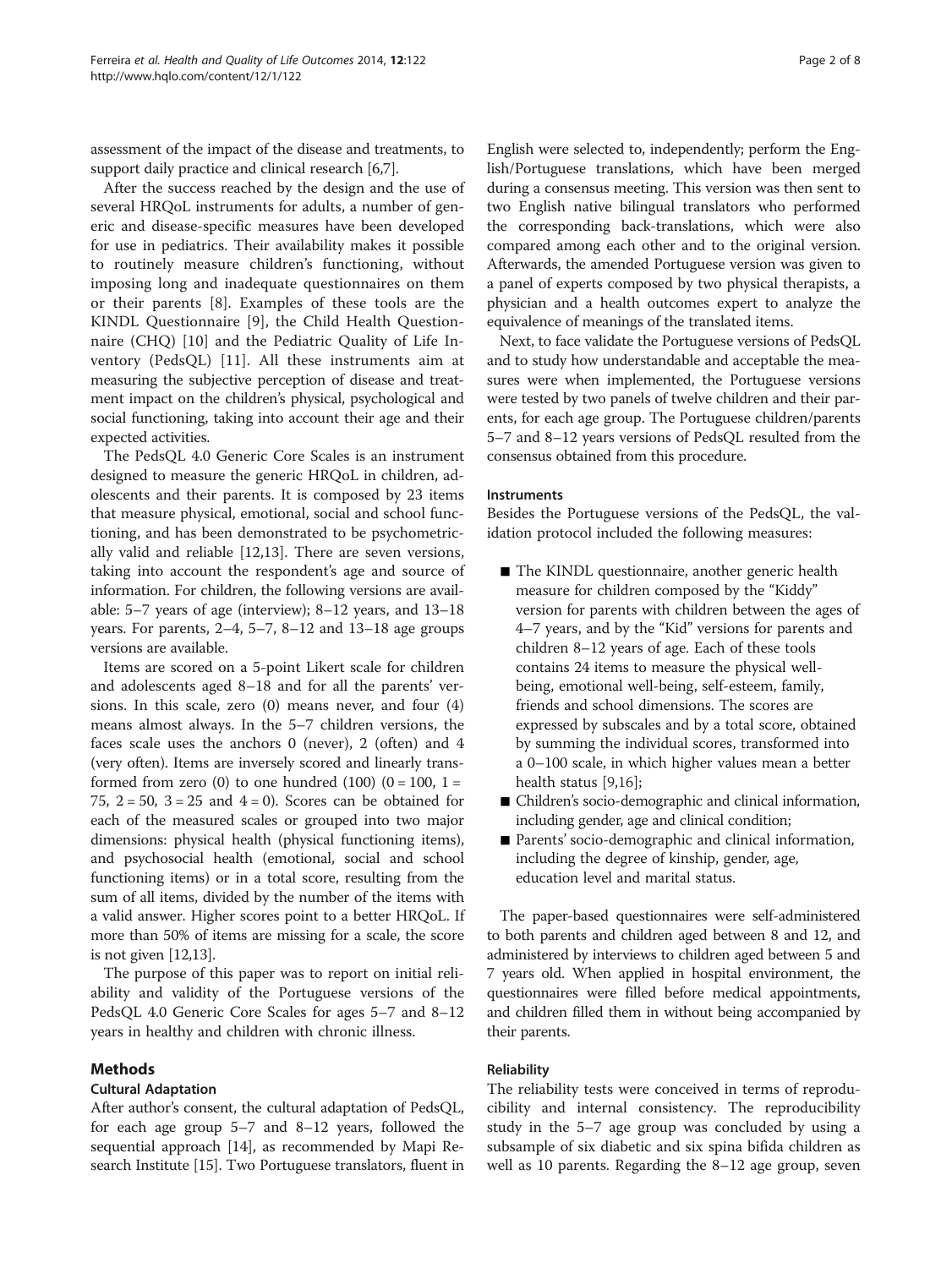diabetic and five spina bifida children and 10 parents participated in the test. For all subsamples the 72-hours intraclass correlation coefficient (ICC) were computed by formula 2,1 [[17](#page-6-0)]. The same coefficient was chosen for the item-to-item reproducibility study. A reproducibility coefficient above or equal to 0.70 was considered acceptable [[17](#page-6-0)]. The time interval was chosen in such a way that the respondents would not remember previous answers and also so that it would not be likely for a real change on health to occur.

The internal consistency was assessed by the Cronbach's alpha in a sample of children and parents. Values between 0.70 and 0.95 were considered acceptable reliability indicators [\[17](#page-6-0)].

# Validity

To test the construct validity and the criterion validity we used a sample of healthy children recruited with the collaboration of basic schools at Oeiras Municipal Council, and a sample of diabetic and spina bifida children recruited at the Pediatric Endocrinology and Neurology outpatient consultations from the Lisbon Pediatric Hospital, as well as the corresponding parents of the children with chronic illness. Children with a reasonable understanding level were asked to fill the questionnaire with a prior consent of their parents. Children with acute symptomatology were excluded. Another criterion for exclusion was the existence of cognitive problems on parents which would impede the evaluation of their child's health status.

Known-groups discriminant validity was evaluated through the analysis of scores obtained by healthy and chronically ill children. Using the MANOVA for the four PedsQL subscales, we looked at this effect. Four test statistics were computed using the eigenvalues of the model: the Pillai's Trace, the Lawley-Hotelling's Trace, the Wilk's Lambda and the Roy's Largest Root. Student's t-test was also used for total scores. Analyses of the relations between the scores obtained by simultaneously applying PedsQL and KINDL questionnaires were performed as well. The relations were studied by using the Pearson's correlation coefficient. Cohen and Holiday criteria [\[18\]](#page-6-0) were applied to interpret these correlation coefficients, suggesting the following categorization: very low correlation for values below 0.20; low correlation for values between 0.20 and 0.39; moderate correlation for values between 0.40 and 0.69; high correlation for values between 0.70 and 0.89 and very high correlation for values above 0.89.

# Statistical Analysis

The level of confidence was chosen to be at 95% ( $p <$ 0.05). SPSS<sup>®</sup> version 22 for Windows<sup>®</sup> was used for the statistical analysis.

# **Ethics**

The study was approved by the ethics committee of the Lisbon Pediatric Hospital.

# Results

# Cross-cultural Adaptation

Following the opinion of parents and children participating in the panels, PedsQL is seen as a short questionnaire, quick and easy to answer and to understand, useful and suitable for the target population. It was also consensual the fact that the language was simple, clear and colloquial. It took between 3 and 10 minutes to answer for children between 5–7 years old, and 1 to 7 minutes for their parents. For the 8–12 years version, children took between 3 and 6 minutes to answer and the parents took between 2 and 5 minutes.

The most problematic concepts were "household chores" and "school work", but only for some 5 year old children. Few children, at that age, help their parents around the house and not all of them go to school. However, applying the measure through interviews for this age group, easily overcomes some of the difficulties inherent to understanding the concepts in question.

No other problematic questions or concepts were identified by panels, and no other difficulties were mentioned in relation to the content of other translated items. The final versions were therefore prepared and sent to the measure's original author, who gave us his formal permission for the Portuguese versions of PedsQL 4.0, for the 5–7 and 8–12 age groups.

# Sample

For the validity study the Portuguese versions of PedsQL were applied to a sample of 179 children and 97 parents, whose distribution is given in Table 1.

83.3% of parents were female (78.1% mothers), married and with a mean age of 38 years. Regarding the education level these parents were uniformly distributed across all levels.

Table [2](#page-3-0) presents the main distribution indicators for the total scale score and for each PedsQL dimension.

# Table 1 Distribution of the subjects selected for the validity study

|                 | 5-7 age group |     |                |    | 8-12 age group             |    |     |  |
|-----------------|---------------|-----|----------------|----|----------------------------|----|-----|--|
|                 | Children      |     | <b>Parents</b> |    | Children<br><b>Parents</b> |    |     |  |
|                 | М             | F   |                | М  | F                          |    |     |  |
| Healthy         | 16            | 16  |                | 25 | 25                         |    | 82  |  |
| <b>Diabetes</b> | 8             | 10  | 18             | 17 | 13                         | 30 | 96  |  |
| Spina bifida    | 7             | -11 | 18             | 16 | 15                         | 31 | 98  |  |
| Total           | 31            | 37  | 36             | 58 | 53                         | 61 | 276 |  |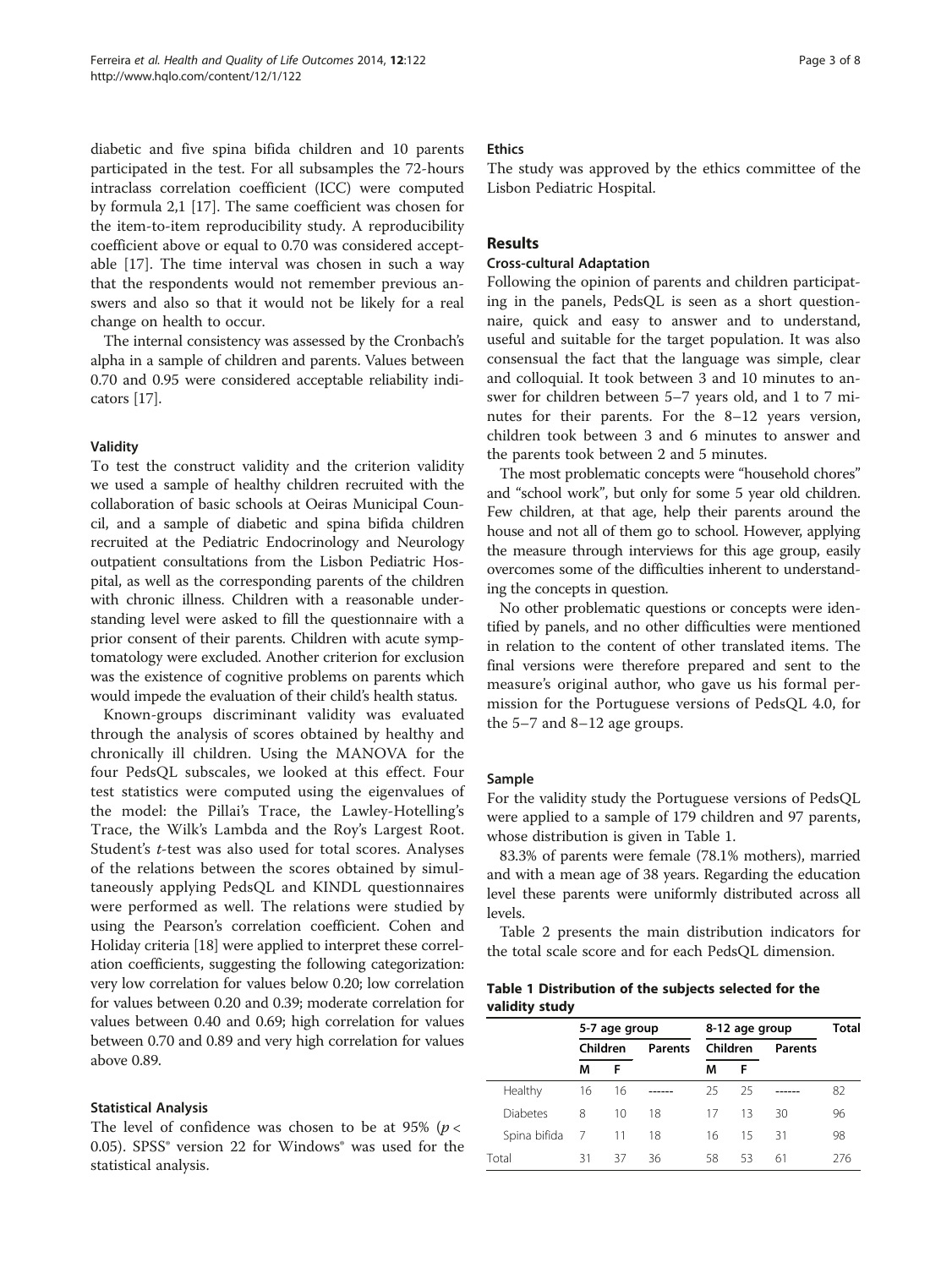<span id="page-3-0"></span>Table 2 Distribution of descriptive for PedsQL child reports and parent-reports

|                  | PedsQL scores         | 5-7 age<br>group |       | 8-12 age<br>group |       |  |
|------------------|-----------------------|------------------|-------|-------------------|-------|--|
|                  |                       | mean             | s.d.  | mean              | s.d.  |  |
| Children reports | Total scale score     | 75.45            | 12.04 | 75.74             | 14.27 |  |
|                  | Physical functioning  | 77.39            | 18.42 | 78.04             | 19.55 |  |
|                  | Psychosocial health   | 74.41            | 10.99 | 74.52             | 13.81 |  |
|                  | Emotional functioning | 74.71            | 15.88 | 70.05             | 18.25 |  |
|                  | Social functioning    | 76.32            | 14.85 | 80.72             | 17.84 |  |
|                  | School functioning    | 72.21            | 17.69 | 72.79             | 15.16 |  |
| Parents-reports  | Total scale score     | 68.78            | 17.28 | 69.19             | 15.48 |  |
|                  | Physical functioning  | 68.40            | 21.40 | 68.90             | 23.02 |  |
|                  | Psychosocial health   | 68.98            | 16.88 | 69.34             | 14.07 |  |
|                  | Emotional functioning | 65.83            | 16.97 | 65.82             | 19.24 |  |
|                  | Social functioning    | 75.42            | 21.92 | 76.23             | 20.01 |  |
|                  | School functioning    | 65.69            | 21.32 | 65.98             | 16.04 |  |

### Reliability

Table 3 contains Cronbach's alphas and the intraclass correlation coefficient for the European Portuguese versions of PedsQL for each of the subscales and for the total score of each version. In relation to the reproducibility of each item, values generally were 0.8 or higher. However, 5–7 children showed lower internal consistency than any other sample.

# Validity

As expected, healthy children evaluated their health status more positively than children with chronic health conditions. These differences can be noted in Table [4](#page-4-0) by looking at the univariate total scale score for both age groups ( $p < 0.0001$ ). This table also provides the means and the standard deviations for the two different factors (healthy children and children with chronic illness).

Regarding the MANOVA test statistics and the observed p-values associated we can reject the hypothesis that the given predictor (having or not a chronic disease) has no effect on the four PedsQL subscales. On the other hand, analyzing the univariate tests of between-subjects effects we may evidence that, for the 5–7 group, chronic illness has a statistically significant effect on physical and emotional functioning. Regarding the 8–12 age group, all subscales, except emotional functioning, showed to be associated to statistically significant effects.

Moreover, according to parents (data not shown in this paper) the different impact in health status of diabetes versus spina bifida for children aged between 5 and 12 was only significant for older children, that is, for the 8–12 age group.

Table [5](#page-4-0) shows the values of the relations between scores registered by self-evaluation of ill children (spina bífida and diabetes) and their parents' perceptions. The only subscale where no significant value association was observed was emotional functioning for the 5–7 age group.

The associations registered by simultaneously applying both generic health status measures PedsQL and KINDL for the 5–7 version (parents evaluation) and 8–12 years of age version for children and their parents respectively, are shown in Table [6](#page-5-0).

For all types of respondents and age groups, all correlations are positive and the majority is of low or moderate magnitude.

# **Discussion**

In this paper we presented the process of cross-cultural adaptation of the European Portuguese translation of the PedsQL 4.0 Generic Core Scales for the ages 5–7 years and 8–12 years, and provided initial evidence of its reliability and validity in a sample of healthy children, children with type I diabetes and spina bifida, as well as their parents.

All translations were done in direct collaboration with Mapi, with the author and the Center for Health Studies and Research of the University of Coimbra (CEISUC). Other languages have also followed the same methodology, including German [[19\]](#page-6-0), UK English [\[20](#page-6-0)], Russian [[6\]](#page-6-0), Greek [\[21\]](#page-6-0), Argentinean Spanish [[22\]](#page-6-0) and Brazilian Portuguese [\[23\]](#page-6-0) languages. For the adopted methodology and the results obtained, it can be said that the Portuguese versions of PedsQL 4.0 are semantically equivalent, meaning that PedsQL items were also valid for the Portuguese

Table 3 PedsQL internal consistency and test- retest reliability

| <b>PedsOL dimensions</b> | Children 5-7 |                     | Parents of children 5-7 |                     | Children 8-12 |                     | Parents of children 8-12 |                     |
|--------------------------|--------------|---------------------|-------------------------|---------------------|---------------|---------------------|--------------------------|---------------------|
|                          | α            | ICC*                | α                       | ICC*                | α             | ICC*                | α                        | ICC*                |
| Total scale score        | 0.78         | $0.97(0.88-0.99)$   | 0.92                    | $0.99(0.95 - 0.99)$ | 0.89          | $0.98(0.95 - 0.99)$ | 0.89                     | $0.99(0.97-0.99)$   |
| Physical functioning     | 0.73         | $0.95(0.83 - 0.97)$ | 0.86                    | $0.97(0.90-0.99)$   | 0.84          | $0.98(0.94 - 0.99)$ | 0.86                     | $0.99(0.85 - 0.99)$ |
| Psychosocial health      | 0.60         | $0.94(0.76-0.99)$   | 0.88                    | $0.98(0.92 - 0.99)$ | 0.83          | $0.95(0.85-0.99)$   | 0.82                     | $0.99(0.95 - 0.99)$ |
| Emotional functioning    | 0.41         | $0.83(0.26 - 0.96)$ | 0.74                    | $0.98(0.90-0.99)$   | 0.74          | $0.95(0.86 - 0.99)$ | 0.79                     | $0.90(0.66 - 0.98)$ |
| Social functioning       | 0.36         | $0.80(0.46 - 0.94)$ | 0.80                    | $0.98(0.93 - 0.99)$ | 0.71          | $0.93(0.77-0.99)$   | 0.75                     | $0.92(0.73 - 0.98)$ |
| School functioning       | 0.63         | $0.98(0.91 - 0.99)$ | 0.81                    | $0.98(0.91 - 0.99)$ | 0.62          | $0.94(0.80 - 0.98)$ | 0.64                     | $0.98(0.91 - 0.99)$ |

\*ICC – Intraclass correlation coefficient (lower bound-upper bound).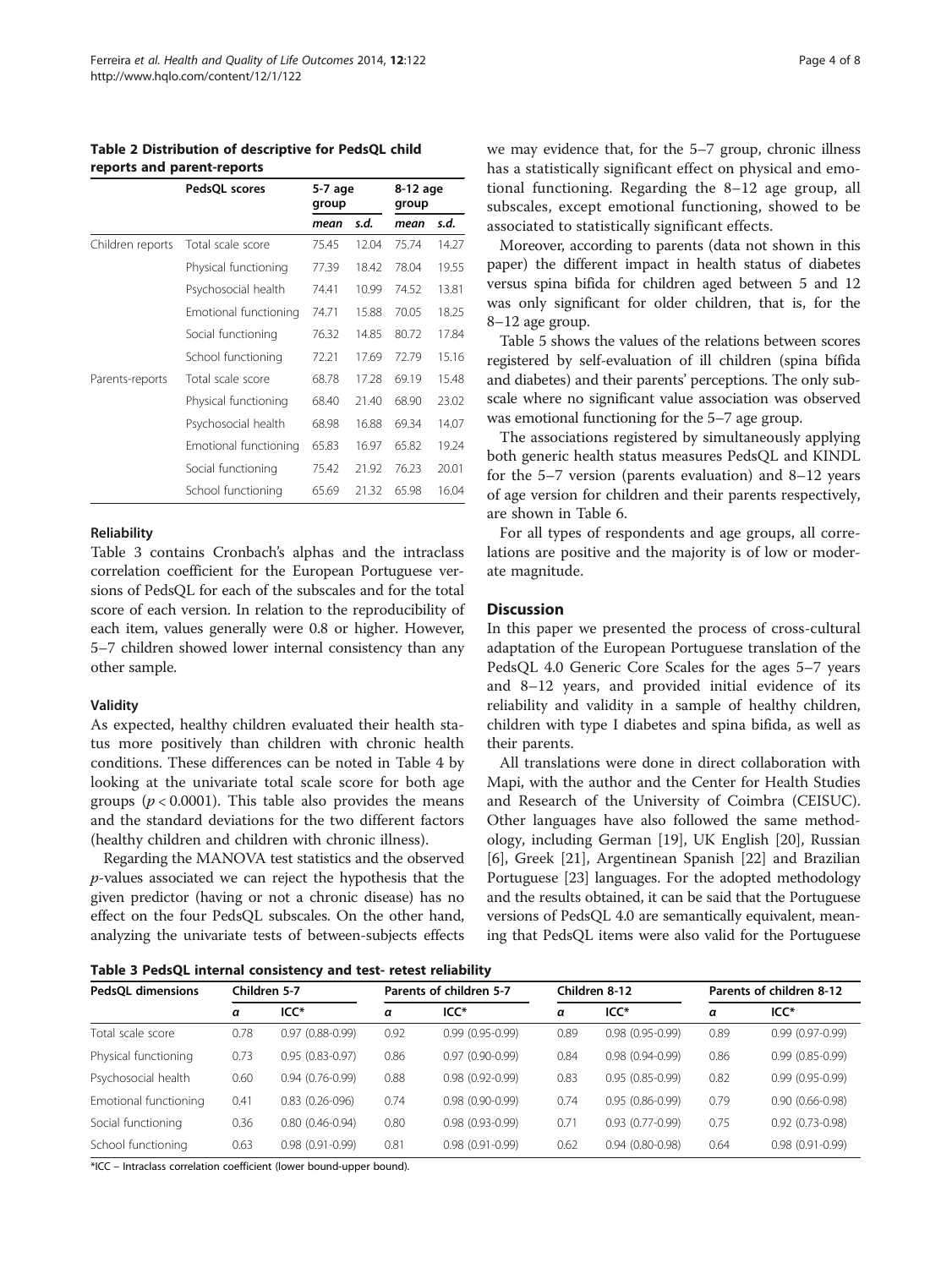|                          |                       | 5-7 age group                                                                       |       |                                         | 8-12 age group        |                                   |                            |                                           |       |  |
|--------------------------|-----------------------|-------------------------------------------------------------------------------------|-------|-----------------------------------------|-----------------------|-----------------------------------|----------------------------|-------------------------------------------|-------|--|
|                          |                       | Healthy children<br>$(n=32)$                                                        |       | illness $(n=36)$                        | Children with chronic | Healthy children<br>(n=50)        |                            | Children with chronic<br>illness $(n=61)$ |       |  |
|                          |                       | mean                                                                                | s.d.  | mean                                    | s.d.                  | mean                              | s.d.                       | mean                                      | s.d.  |  |
| <b>Total scale score</b> |                       | 80.91                                                                               | 6.69  | 70.59                                   | 13.66                 | 82.37                             | 8.57                       | 70.31                                     | 15.70 |  |
|                          |                       |                                                                                     |       | t (66) = 3.88; $p<0.0005$               |                       |                                   | t (109) = 4.86; $p<0.0005$ |                                           |       |  |
| PedsQL subscales         | Physical functioning  | 86.72                                                                               | 9.75  | 69.10                                   | 20.37                 | 86.38                             | 11.20                      | 71.21                                     | 22.21 |  |
|                          | Emotional functioning | 80.00                                                                               | 14.81 | 70.00                                   | 15.49                 | 73.20                             | 13.58                      | 67.46                                     | 21.09 |  |
|                          | Social functioning    | 77.19                                                                               | 11.43 | 75.56                                   | 17.48                 | 89.00                             | 12.45                      | 73.93                                     | 18.78 |  |
|                          | School functioning    | 76.25                                                                               | 10.70 | 68.61                                   | 21.67                 | 78.50                             | 12.51                      | 68.11                                     | 15.63 |  |
|                          |                       |                                                                                     |       | Pillai's Trace = 0.281; $p < 0.0001$    |                       |                                   |                            | Pillai's Trace = 0.213; $p < 0.0001$      |       |  |
|                          |                       |                                                                                     |       | Hotelling's Trace = 0.392; $p < 0.0001$ |                       |                                   |                            | Hotelling's Trace = 0.270; $p < 0.0001$   |       |  |
|                          |                       | Wilk's Lambda = $0.718$ ; $p < 0.0001$                                              |       |                                         |                       | Wilk's Lambda = $0.787; p<0.0001$ |                            |                                           |       |  |
|                          |                       | Roy's Largest Root= $0.281$ ; $p < 0.0001$<br>Roy's Largest Root= 0.212; $p<0.0001$ |       |                                         |                       |                                   |                            |                                           |       |  |
| Tests of between-subjets | Physical functioning  | $F(1,66) = 19.87; p < 0.0001$                                                       |       |                                         |                       | $F(1,109) = 19.27$ ; p<0.0001     |                            |                                           |       |  |
| effects                  | Emotional functioning | $F(1,66) = 7.36; p < 0.009$                                                         |       |                                         |                       | F (1,109)=2.79; p<0.099           |                            |                                           |       |  |
|                          | Social functioning    | $F(1,66) = 0.20; p < 0.655$                                                         |       |                                         |                       | $F(1,109) = 23.64$ ; p<0.001      |                            |                                           |       |  |
|                          | School functioning    |                                                                                     |       | $F(1,66) = 3.26; p < 0.075$             |                       | $F(1,109) = 14.47; p < 0.001$     |                            |                                           |       |  |

# <span id="page-4-0"></span>Table 4 PedsQL™ self-report comparing healthy and ill children

s.d. – standard deviation.

context. The use of lay people for the panels is quite an usual mode for the content validity analysis of a measuring instrument [\[12\]](#page-6-0). Parents and children who took part in the panels considered that the measures had no problems in terms of clarity and acceptance. Thus, the results suggest that the Portuguese versions of PedsQL4.0 have an acceptable level of content validity. Also, comparing reliability and validity scores obtained by this study with those of the original version, suggests the potential use of the Portuguese version for routine clinical practice and research in Portugal [[13,14,19-27\]](#page-6-0).

ICC is the most appropriate and widely used indicator to test the reproducibility of continuous measures. The results of our study, always above or equal to 0.80, prove that the adapted versions showed good levels of reproducibility, for the dimensions and PedsQL total.

Cronbach's alpha for the Portuguese version of PedsQL and its main dimensions (physical functioning and psychosocial health) confirm the good levels of internal

Table 5 PedsQL – Correlations between parent-reports and children with illness self-report

| PedsQL dimensions     | <b>Total sample</b> |           | Children 5-7 Children 8-12 |
|-----------------------|---------------------|-----------|----------------------------|
| Total scale score     | $0.64***$           | $0.41*$   | $0.78***$                  |
| Physical functioning  | $0.67***$           | $0.50***$ | $0.76***$                  |
| Psychosocial health   | $0.59***$           | $0.36*$   | $0.74***$                  |
| Emotional functioning | $0.57***$           | 0.26      | $0.69***$                  |
| Social functioning    | $0.61***$           | $0.48***$ | $0.70***$                  |
| School functioning    | $0.66***$           | 0.66**    | $0.66***$                  |

\*Correlation is significant at  $p < 0.05$ ; \*\*Correlation is significant at  $p < 0.01$ .

consistency. Only the psychosocial dimension for the 5–7 children version showed a score below 0.70, as in other studies [[22,25,26](#page-6-0)]. In these studies and in the study of Bastiaansen et al. [[28\]](#page-6-0), the alphas obtained for the subscales emotional, social and school functioning by children aged 5–7 years also had a consistent tendency to be low.

Even though the values obtained in the 5–7 children version were below 0.70 in the emotional, social and school functioning subscales, it is recognized that in this version these subscales can be used for a descriptive and exploratory analysis of specific function domains [[14](#page-6-0)]. In this age group, the perception of time and the difficulty in understanding the disease, may affect the reliability of their own health assessment and may explain these findings. In fact, due to the cognitive developmental level of young children, we may expect some difficulties in completely understanding health concepts and, consequently, they show some difficulties in assessing their own health status [\[29](#page-7-0)].

However, child versions for the 5–7 and 8–12 age groups of PedsQL 4.0 clearly showed the ability to discriminate between children with chronic conditions and healthy children. In fact, the differences in scores in almost all dimensions and subscales of this measure demonstrate so. Likewise, in the English version's validity study, children with chronic illness generally had lower scores than healthy ones [[20\]](#page-6-0). Studies on children suffering from spina bifida also showed lower scores for each dimension measured by PedsQL 4.0 than healthy children [[11\]](#page-6-0).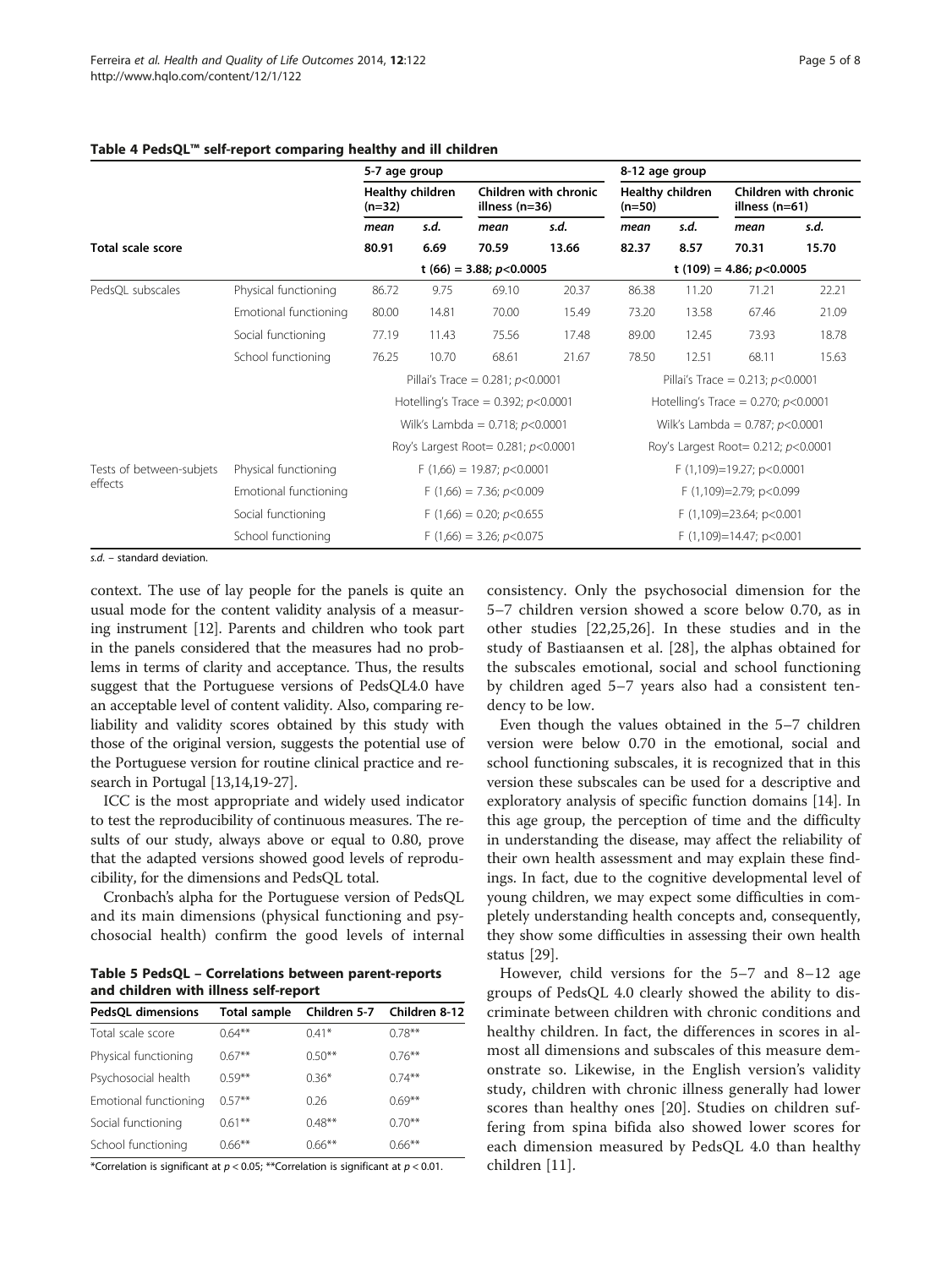<span id="page-5-0"></span>

| Table 6 PedsQL vs. KINDL, children and parents reports |  |  |  |
|--------------------------------------------------------|--|--|--|
|--------------------------------------------------------|--|--|--|

|                                 | PedsQL                | <b>KINDL</b>                  |                                |             |         |                |           |                    |
|---------------------------------|-----------------------|-------------------------------|--------------------------------|-------------|---------|----------------|-----------|--------------------|
|                                 |                       | <b>Physical well</b><br>being | <b>Emotional</b><br>well being | Self-esteem | Family  | <b>Friends</b> | School    | <b>KINDL total</b> |
| Parent of children 5-7          | Total scale score     | $0.54***$                     | $0.50**$                       | $0.42*$     | 0.12    | $0.34*$        | $0.50***$ | $0.56***$          |
|                                 | Physical functioning  | $0.41*$                       | $0.38*$                        | $0.47***$   | 0.10    | 0.30           | $0.44***$ | $0.49**$           |
|                                 | Psychosocial health   | $0.58**$                      | $0.53***$                      | $0.34*$     | 0.13    | 0.33           | $0.49***$ | $0.55***$          |
|                                 | Emotional functioning | $0.70***$                     | $0.56***$                      | 0.25        | 0.19    | 0.33           | $0.44***$ | $0.56***$          |
|                                 | Social functioning    | $0.36*$                       | $0.45***$                      | 0.28        | 0.15    | $0.46***$      | $0.41*$   | $0.48***$          |
|                                 | School functioning    | $0.45***$                     | $0.35*$                        | $0.33*$     | $-0.00$ | 0.05           | $0.38*$   | $0.37*$            |
| Parents of children<br>$8 - 12$ | Total scale score     | $0.48***$                     | $0.63***$                      | 0.14        | $0.26*$ | $0.46***$      | $0.35***$ | $0.64***$          |
|                                 | Physical functioning  | $0.35***$                     | $0.49***$                      | 0.13        | $0.29*$ | $0.46***$      | 0.22      | $0.53***$          |
|                                 | Psychosocial health   | $0.50***$                     | $0.62***$                      | 0.13        | 0.19    | $0.37**$       | $0.40**$  | $0.61***$          |
|                                 | Emotional functioning | $0.51**$                      | $0.61***$                      | 0.11        | 0.21    | 0.18           | 0.18      | $0.50**$           |
|                                 | Social functioning    | $0.30*$                       | $0.35***$                      | 0.06        | 0.19    | $0.49**$       | $0.36***$ | $0.48***$          |
|                                 | School functioning    | $0.32*$                       | $0.46***$                      | 0.14        | 0.01    | 0.14           | $0.38***$ | $0.41***$          |
| Children 8-12                   | Total scale score     | $0.45***$                     | $0.59***$                      | 0.03        | 0.15    | $0.45***$      | $0.30**$  | $0.51***$          |
|                                 | Physical functioning  | $0.34***$                     | $0.38***$                      | 0.02        | 0.11    | $0.29***$      | 0.15      | $0.33**$           |
|                                 | Psychosocial health   | $0.46***$                     | $0.65***$                      | 0.03        | 0.16    | $0.49***$      | $0.36***$ | $0.56***$          |
|                                 | Emotional functioning | $0.31**$                      | $0.52***$                      | 0.03        | 0.05    | 0.18           | $0.21*$   | $0.34***$          |
|                                 | Social functioning    | $0.40**$                      | $0.54***$                      | 0.03        | 0.16    | $0.64***$      | $0.27***$ | $0.52***$          |
|                                 | School functioning    | $0.42***$                     | $0.52***$                      | 0.02        | $0.19*$ | $0.38***$      | $0.42***$ | $0.49**$           |

\*Correlation is significant at  $p < 0.05$ ; \*\*Correlation is significant at  $p < 0.01$ .

In the 5–7 and 8–12 parent versions comparisons were only drawn between groups of children with distinct disorders - diabetes versus spina bifida – and the scores obtained only discriminate for the 8–12 age group. Although spina bifida is recognized as a condition that causes greater disability than diabetes, it is natural that the distinction between the adverse impacts of either conditions becomes more evident as children get older. The study of Varni and Rode also reported significantly lower values for parents of children with spina bifida than for parents of children with other chronic disorders [\[11\]](#page-6-0).

There is generally good agreement in our sample between children's perceptions in what concerns their health status and the views of their parents. This agreement is greater for the physical than for the psychosocial domain. Several studies tally with ours in observing both the strength of the relations and the fact that they are higher for the physical dimension than for the emotional and social dimensions of health state [[14,23](#page-6-0),[26](#page-6-0),[27](#page-6-0),[30](#page-7-0)] Eiser's systematic review [\[31\]](#page-7-0) reports values for good agreement ( $r \ge 0.50$ ) between the assessment of the children and that of their parents in the domains that reflect physical activity, functioning and certain symptoms, but weak agreement  $(r < 0.30)$  for the emotional and social domains of HRQoL. It is also assumed that there is a better agreement for more easily observed behaviors

associated with the functional state, and a poorer for cognitive or emotional qualities like fear and anxiety. The results, as those from some other studies already cited, with a predominance of low to moderate value relations, only confirm that there is a need to measure both perspectives, because the perception of children and the views of parents complement one another when pediatric HRQL is assessed in the clinic or in research [[1](#page-6-0)[,31\]](#page-7-0).

When we related PedsQL 4.0 to KINDL we found, as expected, low to moderate associations between the two measures. All the PedsQL scores, in all versions considered, were systematically associated with the total KINDL, which supports the validity of PedsQL. Although both are children's health status tools, they do not necessarily measure the same constructs, nor generate the same health profiles, and so, the value of the relations would not necessarily be higher. For example, someone might expect a higher correlation value between the physical performance dimensions of PedsQL and the physical well-being of KINDL. But, while in the former, the gathering of information focuses more on the ability to carry out physical activities (six of the eight items on the list), in the latter, the items are more concerned with physical symptomatology which can engender illness (e.g. having headache or stomach ache, feeling strong and full of energy).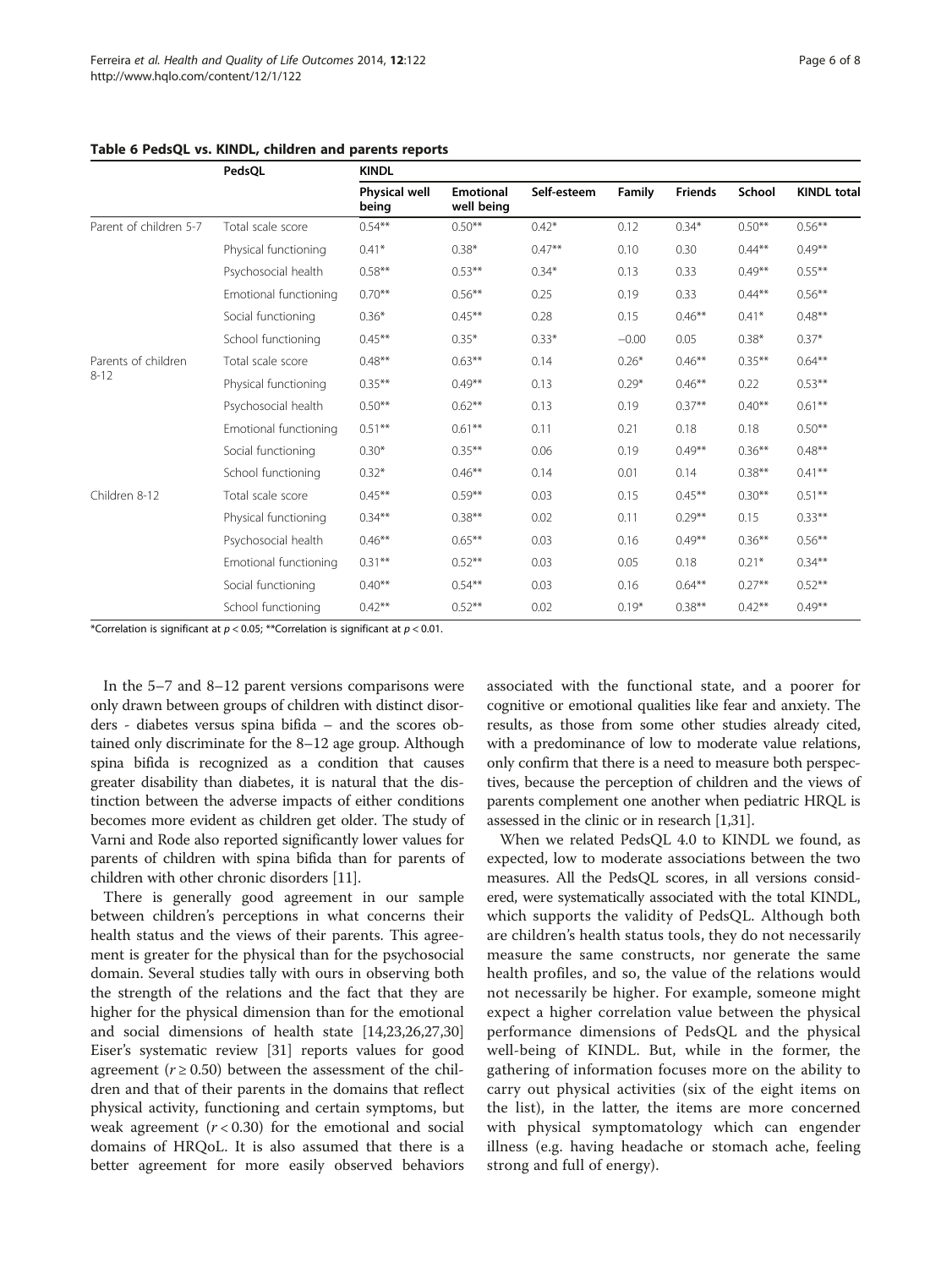<span id="page-6-0"></span>As a rule, PedsQL dimensions do not correlate with the self-esteem and family subscales of KINDL. The constructs measured by KINDL are either not present in PedsQL or are dispersed in some of its subscales. Having pride in oneself, feeling the greatest or getting on with one's parents, feeling good at home are items in the selfesteem and family dimensions of KINDL for which there are no direct equivalents in any of the PedsQL dimensions under consideration.

# Conclusions

This study was constrained by the fact that the perception of parents about their children's health status was not assessed and the fact that the subsample of children with chronic conditions was drawn from a single hospital. Having access to the view of the parents of the healthy children and working with a greater sample number of children with an illness could well strengthen our findings.

In conclusion, according to our results, the European Portuguese versions of PedsQL 4.0 Generic Core Scales, age groups 5–7 and 8–12, for children and their parents, are semantically equivalent to the original measure, they offer good levels of reliability and acceptable levels of validity; their use is recommended for clinical practice and research in Portugal.

#### Competing interests

The authors declare that they have no competing interests.

#### Authors' contributions

The authors were responsible for the integrity of the whole manuscript and for the study design. CB took the responsibility of data collection. All the authors read and approved the final manuscript.

#### Acknowledgements

The authors would like to express their gratitude to João Gil who genuinely contributed to this manuscript. João died on May 2012.

#### Author details

<sup>1</sup>University of Coimbra, Centre for Health Studies and Research, Coimbra, Portugal. <sup>2</sup>University of Coimbra, Faculty of Economics, Coimbra, Portugal.<br><sup>3</sup>Dopa Estefânia Hospital, Lisbon, Portugal. <sup>4</sup>Polytochnic Instituto of Coimb Dona Estefânia Hospital, Lisbon, Portugal. <sup>4</sup>Polytechnic Institute of Coimbra, Coimbra Health School, Coimbra, Portugal. <sup>5</sup>Norwegian School of Sport Science, Department of Physical Performance, Oslo, Norway.

#### Received: 1 October 2013 Accepted: 4 August 2014 Published online: 11 September 2014

#### References

- 1. Sawyer MG, Reynolds KE, Couper JJ, French DJ, Kennedy D, Martin J, Staugas R, Baghurst PA: A two-year prospective study of the health-related quality of life of children with chronic illness–the parents' perspective. Qual Life Res 2005, 14(2):395–405.
- 2. Eiser C: Children's quality of life measures. Arch Dis Child 1997, 77(4):350-354.
- 3. Arzilli Diletta MM SS: Psychological Aspects in Chronically Ill Children and in their Parents. Quality of Life Newsletter 2004, 33:20–23.
- Kozinetz CA, Warren RW, Berseth CL, Aday LA, Sachdeva R, Kirkland RT: Health status of children with special health care needs: measurement issues and instruments. Clin Pediatr (Phila) 1999, 38(9):525–533.
- McDowell I, Newell C: Measuring Health: A guide to Rating scales and Questionnaires. 2ª ed ed. Oxford: Oxford University Press; 1996.
- 6. Novik A, Ionova T, Kishtovich A, Nikitina T, Varni JW: Development of the Russian Version of PedsQL TM 4.0 Generic Core Scales for Quality of Life

research in 8–12 Years Old Children (child and parent report versions). Quality of Life Newsletter 2003, 30:15–16.

- 7. Varni JW, Burwinkle TM: The PedsQL as a patient-reported outcome in children and adolescents with Attention-Deficit/Hyperactivity Disorder: a population-based study. Health Qual Life Outcomes 2006, 4:26.
- Eiser C, Mohay H, Morse R: The measurement of quality of life in young children. Child Care Health Dev 2000, 26(5):401–14.
- 9. Ravens-Sieberer U, Bullinger M: Assessing health-related quality of life in chronically ill children with the German KINDL: first psychometric and content analytical results. Qual Life Res 1998, 7(5):399–407.
- 10. Landgraf JL, Abetz L, Ware JE: The CHC User's manual. Boston: New England Medical Center; 1996.
- 11. Varni JW, Seid M, Rode CA: The PedsQL: measurement model for the pediatric quality of life inventory. Med Care 1999, 37(2):126–139.
- 12. Varni JW, Seid M, Knight TS, Uzark K, Szer IS: The PedsOL 4.0 Generic Core Scales: sensitivity, responsiveness, and impact on clinical decision-making. J Behav Med 2002, 25(2):175–93.
- 13. Varni JW, Seid M, Kurtin PS: PedsQL 4.0: reliability and validity of the Pediatric Quality of Life Inventory version 4.0 generic core scales in healthy and patient populations. Med Care 2001, 39(8):800-812.
- 14. Beaton DE, Bombardier C, Guillemin F, Ferraz MB: Recommendations for the cross-cultural adaptation of health status measures. Rosemont, IL: American Academy of Orthopedic Surgeons; 2002.
- 15. Varni J: PedsQLTM Translation methodology. 1998. [[http://www.pedsql.](http://www.pedsql.org) [org](http://www.pedsql.org)] website.
- 16. Ferreira PL, Almeida M, Pisco MLC: [Quality of life of children and adolescents. Cultural adaptation and validation of a Portuguese version of KINDL]. Acta Pediátrica Portuguesa 2006, 37(4):125–144.
- 17. Terwee CB, Bot SD, de Boer MR, van der Windt DA, Knol DL, Dekker J, Bouter LM, de Vet HC: Quality criteria were proposed for measurement properties of health status questionnaires. J Clin Epidemiol 2007, 60(1):34–42.
- 18. Cohen LMH: Statistics for Social Scientists. London: Harper and Row; 1982.
- 19. Felder-Puig R, Frey E, Proksch K, Varni JW, Gadner H, Topf R: Validation of the German version of the Pediatric Quality of Life Inventory (PedsQL) in childhood cancer patients off treatment and children with epilepsy. Qual Life Res 2004, 13(1):223–234.
- 20. Upton P, Eiser C, Cheung I, Hutchings HA, Jenney M, Maddocks A, Russell IT, Williams JG: Measurement properties of the UK- English version of the Pediatric Quality of Life Inventory 4.0 (PedsQL) generic core scales. Health Qual Life Outcomes 2005, 3:22.
- 21. Gkoltsiou K, Dimitrakaki C, Tzavara C, Papaevangelou V, Varni JW, Tountas Y: Measuring health-related quality of life in Greek children: psychometric properties of the Greek version of the Pediatric Quality of Life Inventory (TM) 4.0 Generic Core Scales. Qual Life Res 2008, 17(2):299–305.
- 22. Roizen M, Rodriguez S, Bauer G, Medin G, Bevilacqua S, Varni JW, Dussel V: Initial validation of the Argentinean Spanish version of the PedsQL 4.0 Generic Core Scales in children and adolescents with chronic diseases: Acceptability and comprehensibility in low-income settings. Health Qual Life Outcomes 2008, 6:59.
- 23. Klatchoian D, Len CA, Terreri MT, Silva M, Itamoto C, CIiconelli RM, Varni JW, Hilário MO: Quality of life of children and adolescents from São Paulo: reliability and validity of the Brazilian version of the Pediatric Quality of Life Inventory version 4.0 Generic Core Scales. Jornal de Pediatria 2008, 84(4):308–315.
- 24. Bastiaansen D, Koot HM, Ferdinand RF, Verhulst FC: Quality of life in children with psychiatric disorders: self-, parent, and clinician report. J Am Acad Child Adolesc Psychiatry 2004, 43(2):221–230.
- 25. Kobayashi K, Kamibeppu K: Measuring quality of life in Japanese children: development of the Japanese version of PedsQL. Pediatr Int 2010, 52(1):80–88.
- 26. Uzark K, Jones K, Burwinkl TJV: The Pediatric Quality of Life Inventory TM in children with heart disease. Progress in Pediatric Cardiology 2003, 18:141–148.
- 27. Varni JW, Burwinkle TM, Sherman SA, Hanna K, Berrin SJ, Malcarne VL, Chambers HG: Health-related quality of life of children and adolescents with cerebral palsy: hearing the voices of the children. Dev Med Child Neurol 2005, 47(9):592–597.
- 28. Bastiaansen D, Koot HM, Bongers IL, Varni JW, Verhulst FC: Measuring quality of life in children referred for psychiatric problems: psychometric